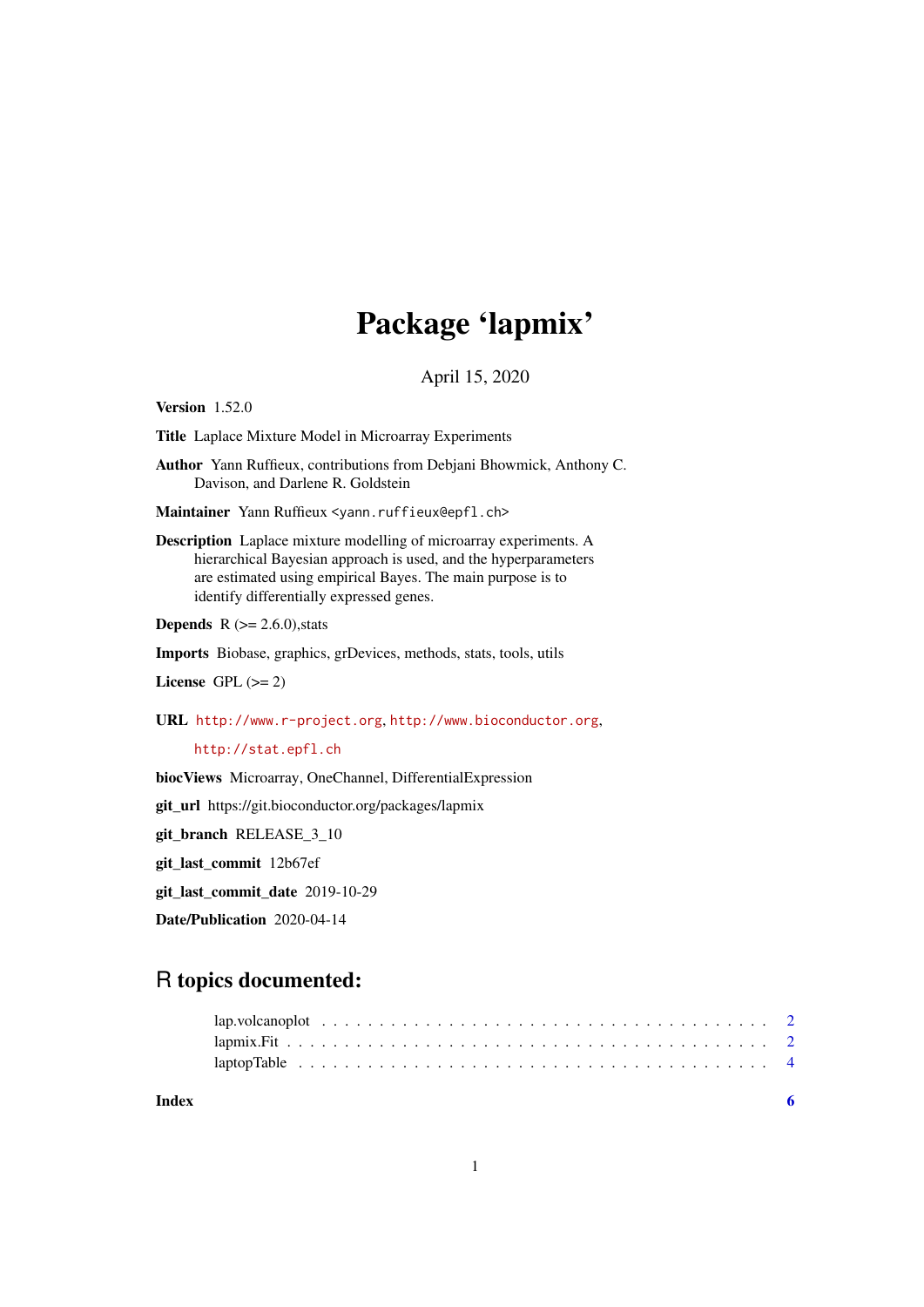<span id="page-1-0"></span>lap.volcanoplot *Laplace Volcano Plot*

#### Description

Creates a volcano plot of log-fold changes versus log-odds of differential expression under the Laplace mixture model.

#### Usage

```
lap.volcanoplot(res, highlight=0, ...)
```
#### Arguments

| res       | the output from the lapmix. Fit routine                                                                 |
|-----------|---------------------------------------------------------------------------------------------------------|
| highlight | number of genes to be highlighted; genes are highlighted in descending order of<br>their posterior odds |
| $\cdots$  | additional arguments given to the plot function                                                         |

#### Details

A volcano plot is any plot which displays fold changes versus a measure of statistical significance of the change.

#### Value

A plot is created on the current graphics device.

#### Author(s)

Yann Ruffieux

#### Examples

# See lapmix.Fit example

| lapmix.Fit | Empirical Bayes Statistics for Differential Expression under Laplace |
|------------|----------------------------------------------------------------------|
|            | Model                                                                |

#### Description

Computes posterior odds of differential expression under the Laplace mixture model, with parameters estimated using an empirical Bayes approach.

#### Usage

lapmix.Fit(Y, asym=FALSE, fast=TRUE, two.step=TRUE, w=0.1, V=10, beta=0, gamma=1, alpha=0.1)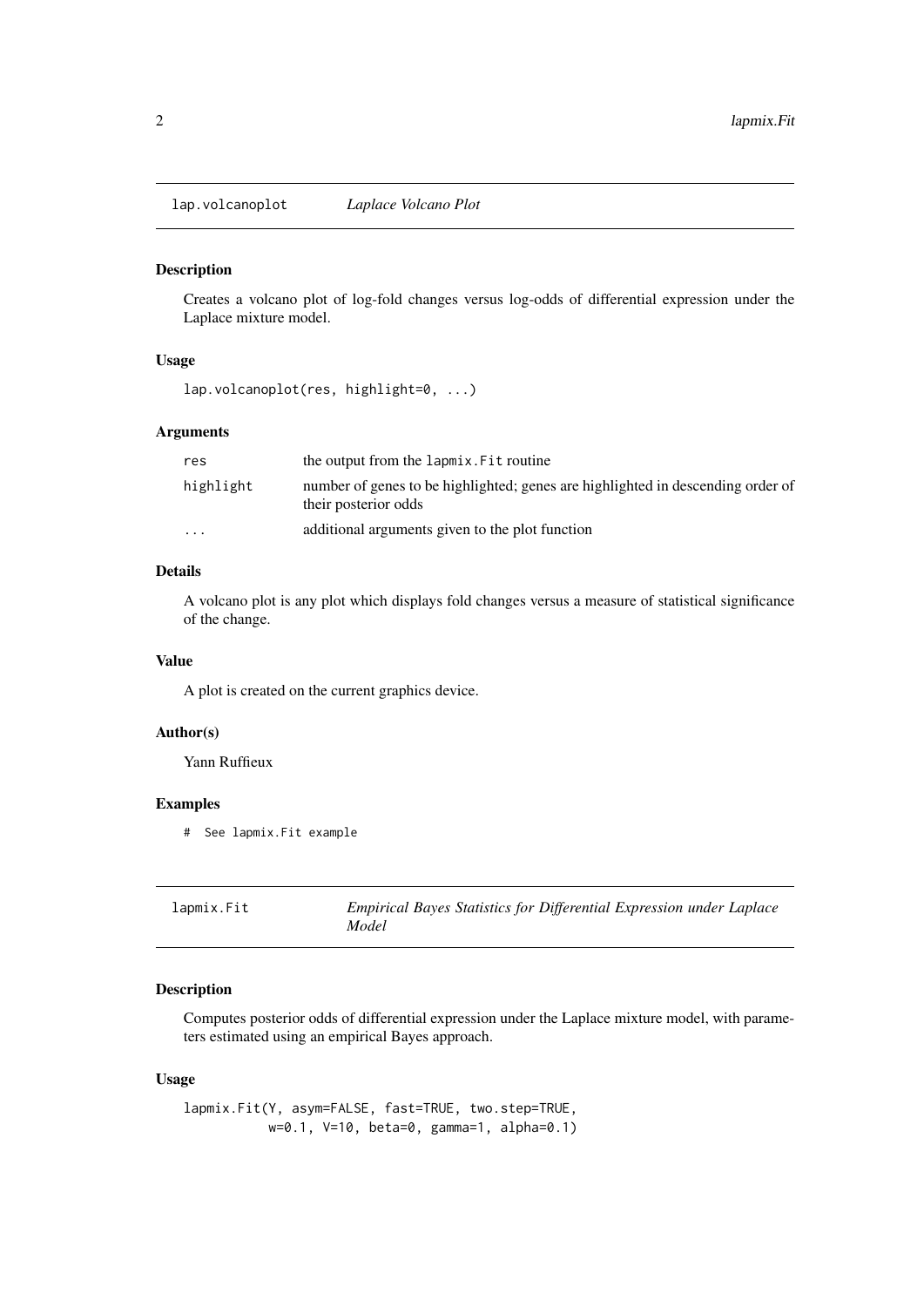#### lapmix.Fit 3

#### Arguments

| Υ                        | data. frame or matrix containing the log relative expression levels, where each<br>row represents a gene. Alternatively, a list of arrays of possibly different sizes,<br>or an object of class eSet or Expression Set. |
|--------------------------|-------------------------------------------------------------------------------------------------------------------------------------------------------------------------------------------------------------------------|
| asym                     | indicates whether the asymmetric Laplace model is used rather than the sym-<br>metric one.                                                                                                                              |
| fast                     | indicates whether the 'fast' estimation method is used.                                                                                                                                                                 |
| two.step                 | indicates whether the two-step estimation method is used; otherwise the marginal<br>likelihood is maximised in one step.                                                                                                |
| w, V, beta, gamma, alpha |                                                                                                                                                                                                                         |
|                          | initial values given to the optimization algorithms for the estimation of the hy-<br>perparameters.                                                                                                                     |

#### Details

This method fits the results of a microarray experiment to a Laplace mixture model. These results are assumed to take the form of normalized base 2 logarithm of the expression ratios. An empirical Bayes approach is used to estimate the hyperparameters of the model. The lap.lodds is sometimes known as the L-statistic (if the symmetric model is used) or the AL-statistic (if the asymmetric model is used). These statistics can be used to rank the genes according to the posterior odds of differential expression, via the routine laptopTable. They can be visualized using the lap.volcanoplot function.

If there are different numbers of replicates between genes, one may wish to write the data in a list of arrays. If a matrix representation is desired, one can stick in NaN's where appropriate.

The 'fast' estimation method ignores the integrals which cannot be computed with the t-distribution function. This method is suggested, since these problematic integrals are few and far between. The estimates are practically not affected, and we avoid the potential problems that arise when integrating numerically with the integrate function.

#### Value

| lap.lods   | numeric vector containing the posterior log-odds of differential expression                                                                             |
|------------|---------------------------------------------------------------------------------------------------------------------------------------------------------|
| prob       | numeric vector containing the posterior probabilities of differential expression                                                                        |
| med.number | number of differentially expressed genes according to the median rule                                                                                   |
| M          | numeric vector with average log fold changes within genes                                                                                               |
| $S_S$      | numeric vector with sample variances within genes                                                                                                       |
| nb.rep     | numeric vector with number of replicates within genes                                                                                                   |
| estimates  | list containing the empirical Bayes estimates of the hyperparameters                                                                                    |
| code       | integer indicating why the likelihood optmization terminated, cf. nlm routine.<br>There are two such indicators in the case of the two-step estimation. |

#### Author(s)

Yann Ruffieux

#### References

Bhowmick, D., Davison, A.C., and Goldstein, D.R. (2006). A Laplace mixture model for identification of differential expression in microarray experiments.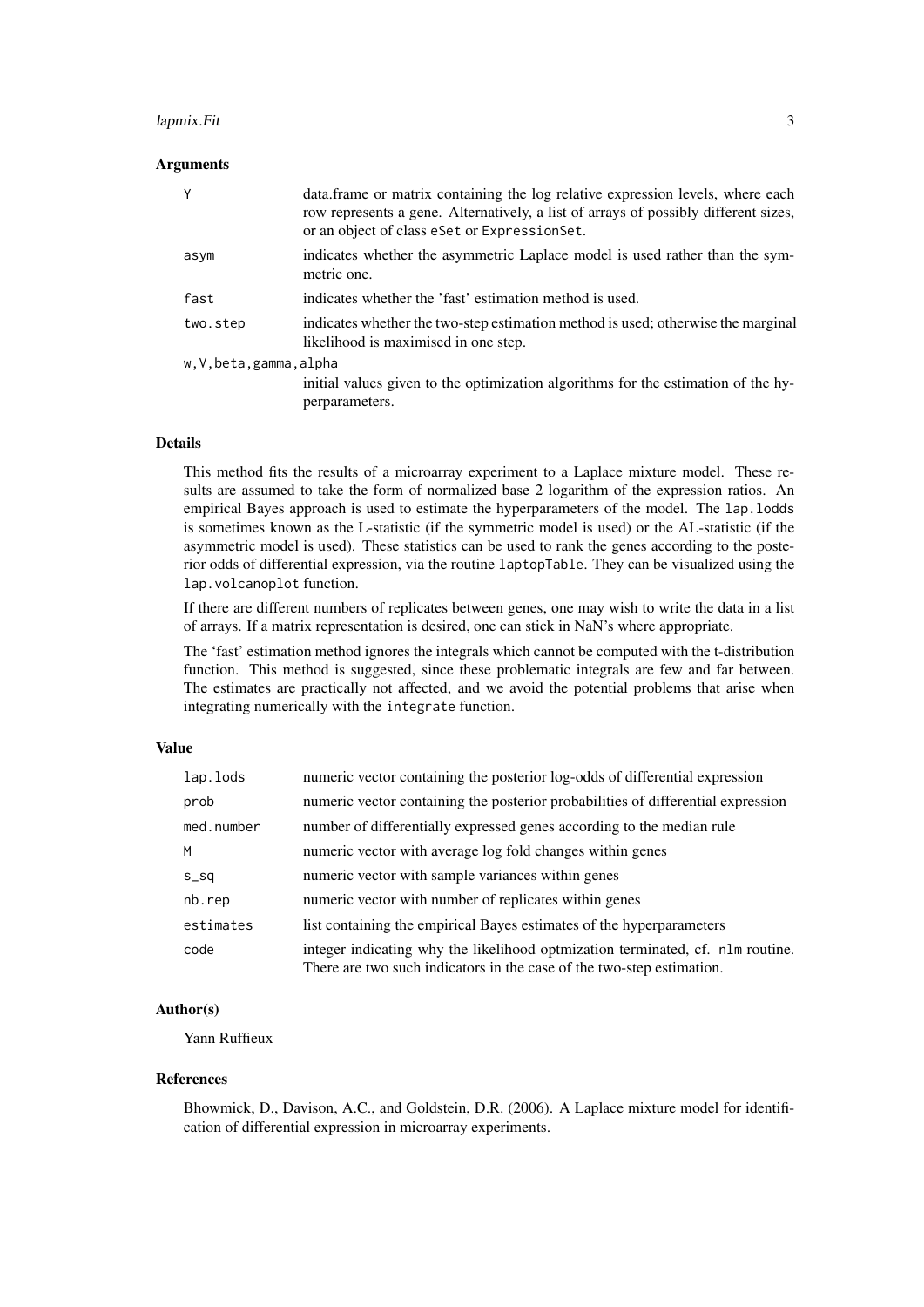#### Examples

```
# Simulate gene expression data under Laplace mixture model: 3000 genes with
# 4 duplicates each; one gene in ten is differentially expressed.
G <- 3000
Y < - NULL
sigma_sq <- 1/rgamma(G, shape=2.8, scale=0.04)
mu <- rexp(G, rate=1/(sigma_sq*1.2))-rexp(G, rate=1/(sigma_sq*1.2))
is.diff \leq sample(c(0,1), replace=TRUE, prob=c(0.9,0.1), size=G)
mu <- mu*is.diff
for(g in 1:G)
Y <- rbind(Y, rnorm(4,mu[g], sd=sqrt(sigma_sq[g])))
# with symmetric model
res <- lapmix.Fit(Y)
res$estimates
laptopTable(res, 20)
lap.volcanoplot(res, highlight=res$med.number)
# with asymmetric model
res2 <- lapmix.Fit(Y, asym=TRUE)
res2$estimates
laptopTable(res2, 20)
lap.volcanoplot(res2, highlight=res2$med.number)
```
laptopTable *Table of Top Genes from Laplace Linear Model Fit*

#### Description

Extract a table of the top-ranked genes from a Laplace mixture model fit.

#### Usage

```
laptopTable(res, number=res$med.number, sort.by='L')
```
#### Arguments

| res     | the output from the lapmix. Fit routine                                                          |
|---------|--------------------------------------------------------------------------------------------------|
| number  | how many genes to pick out; if missing: number is determined by the median<br>rule               |
| sort.by | character string specifying statistic to sort the selected genes by in the output<br>data.frame. |

#### Details

This function summarizes a Laplace mixture model fit object produced by lapmix.Fit by selecting the top-ranked genes according to the posterior log-odds or M-values.

The sort.by argument specifies the criterion used to select the top genes. Only two choices at the moment: "M" to sort by the (absolute) coefficient representing the log-fold-change, and "L" to sort by the posterior odds of differential expression under the Laplace mixture model.

<span id="page-3-0"></span>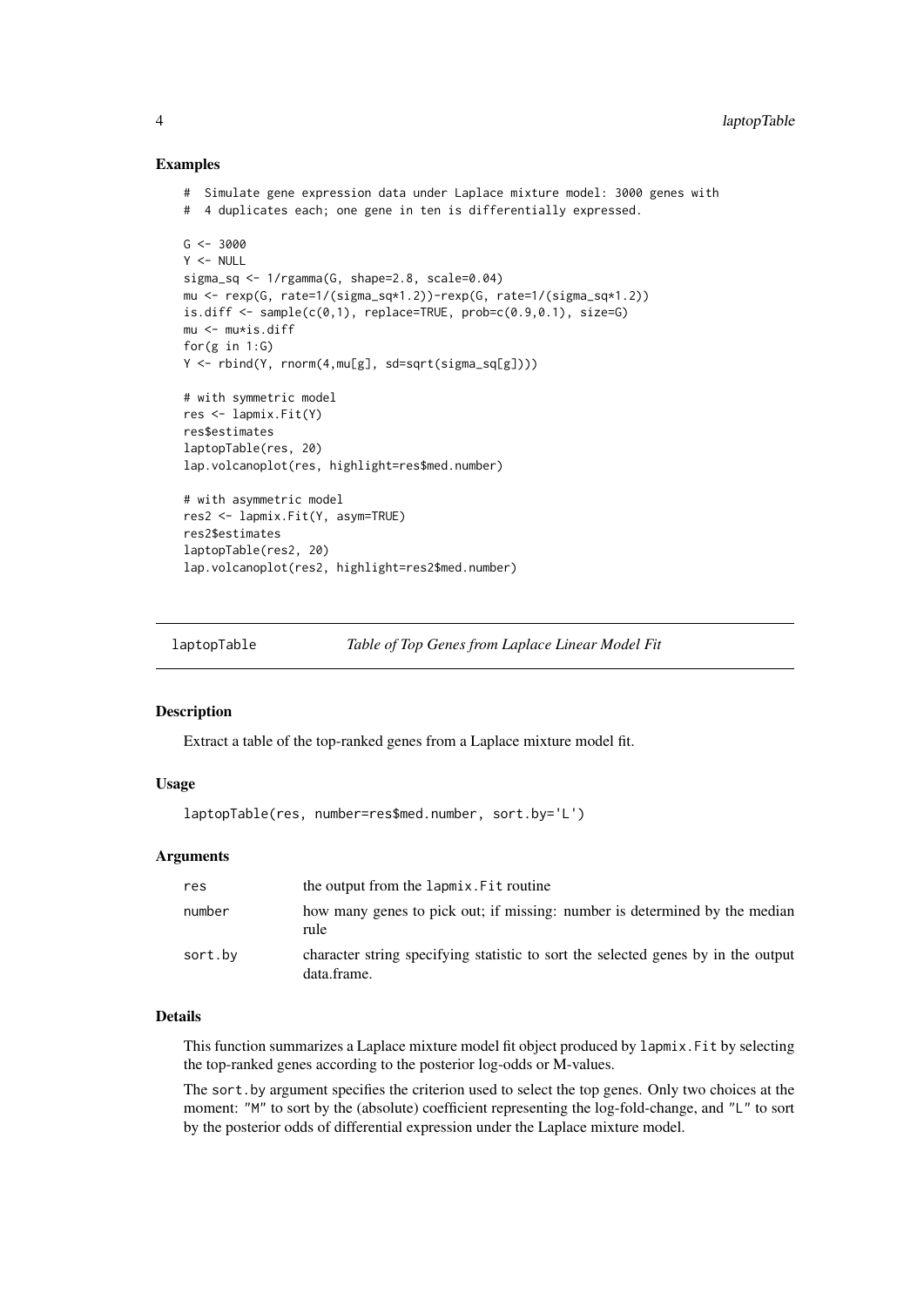## laptopTable 5

### Value

A dataframe with a row for the number top genes and the following columns:

| M        | average log fold change                                      |
|----------|--------------------------------------------------------------|
| log.odds | log posterior odds that the gene is differentially expressed |

## Author(s)

Yann Ruffieux

## Examples

# See lapmix.Fit example